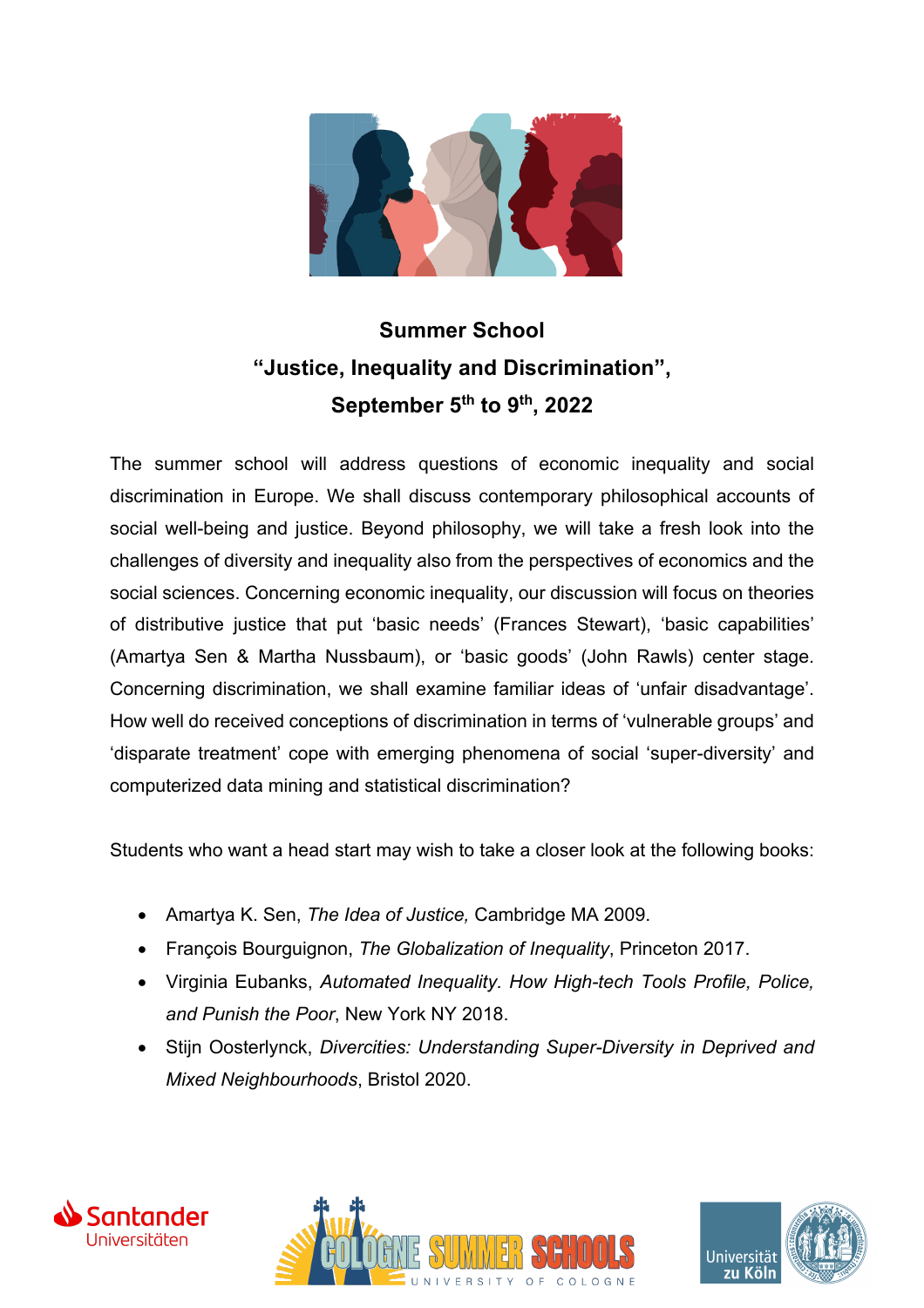12 students from Cologne and 12 international students will be chosen to participate. We aim to have a diverse group that discusses issues of justice, inequality and discrimination from a variety of perspectives. Beyond the general discussions, students will discuss and prepare individual topics in small groups. By the end of the week, the results of the groups will be recorded in the form of a podcast. Furthermore, several social activities are planned to explore Cologne and the University of Cologne (See program on page 3).

Participants of the Summer School are required to organize their outward and return journey themselves. Travelling expenses shall be partially reimbursed upon submission of relevant receipts.

The Summer School will take place in-person in Cologne. To apply, please contact Mila Evers (mila.evers@uni-koeln.de).

To apply for the Summer School, please submit the following documents as one PDF as an e-mail attachment to Mila Evers by **June 30th, 2022 (Subject: "Summer School 2022: Justice, Inequality and Discrimination)**:

- The completed form (see page 4)
- A short academic curriculum vitae in English mentioning what you are studying, what degree you are pursuing and, if applicable, other significant academic highlights





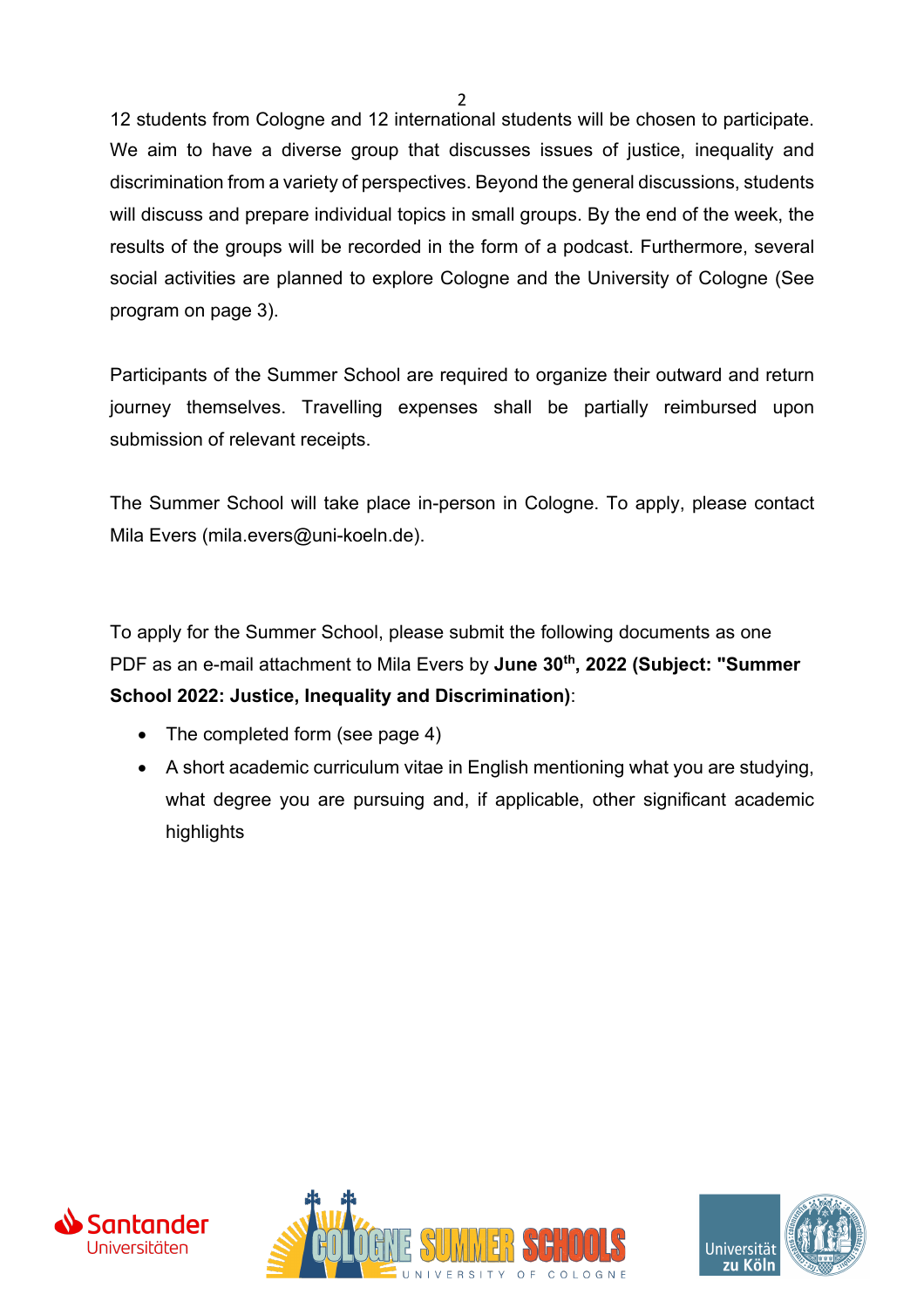3

## **Program CSS "Justice, Inequality and Discrimination" September 5th – 9th, 2022**

| <b>Date</b>   | <b>Time</b>                   | <b>Subject</b>                                                         |
|---------------|-------------------------------|------------------------------------------------------------------------|
| September 5th | $09:00 - 09:30$ AM            | Arrival, reception, introduction of participants                       |
|               |                               | and topics                                                             |
|               | $09:30 - 11:30$ AM            | Lecture Wilfried Hinsch: "Economic inequality                          |
|               |                               | in Europe" and subsequent discussion                                   |
|               | 11:30 AM - 01:30 PM           | Lunch                                                                  |
|               | $\overline{01:30} - 03:00$ PM | Work in Small Groups:                                                  |
|               |                               | a) Conceptions of social justice                                       |
|               |                               | b) Economic equality?                                                  |
|               |                               | c) Superdiversity and discrimination                                   |
|               |                               | d) Computional Discrimination                                          |
|               | $03:30 - 05:00$ PM            | Plenum                                                                 |
|               | 07:00 PM                      | Social activities                                                      |
|               |                               |                                                                        |
| September 6th | $\overline{09:00 - 11:30}$ AM | Lecture Wilfried Hinsch: "Discrimination" and<br>subsequent discussion |
|               | 11:30 AM - 01:30 PM           | Lunch                                                                  |
|               | 01:30 PM - 03:00 PM           | <b>Work in Small Groups</b>                                            |
|               |                               | a) Conceptions of social justice                                       |
|               |                               | b) Economic equality?                                                  |
|               |                               | c) Superdiversity and discrimination                                   |
|               |                               | d) Computional Discrimination                                          |
|               | $03:30 - 05:00$ PM            | Plenum                                                                 |
|               | From 05:00 PM                 | Free time                                                              |
|               |                               |                                                                        |
| September 7th | Social activities tba         |                                                                        |
|               |                               |                                                                        |
| September 8th | $09:00 - 11:00$ AM            | Lecture of a guest lecturer and subsequent<br>discussion               |
|               | $11:00 - 11:30$ AM            | Lunch                                                                  |
|               | 11:30 AM - 02:30 PM           | Work in small groups: Preparation of Podcast                           |
|               |                               | recording                                                              |
|               |                               | a) Conceptions of social justice                                       |
|               |                               | b) Economic equality?                                                  |
|               |                               | c) Superdiversity and discrimination                                   |
|               |                               | <b>Computional Discrimination</b><br>d)                                |
|               | $03:00 - 05:00$ PM            | Plenum                                                                 |
|               | From 05:00 PM                 | Free time                                                              |
|               |                               |                                                                        |
| September 9th | $09:00 - 11:30$ AM            | Recording of groups $a + b$ and subsequent<br>discussion               |
|               | 11:30 AM - 01:30 PM           | Lunch                                                                  |
|               | $01:30 - 03:30$ PM            | Recording of groups $c + d$ and subsequent                             |
|               |                               | discussion                                                             |
|               | $04:00 - 05:00$ PM            | Plenum                                                                 |
|               | From 07:00 PM                 | Dinner together                                                        |

(Subject to change without notice)